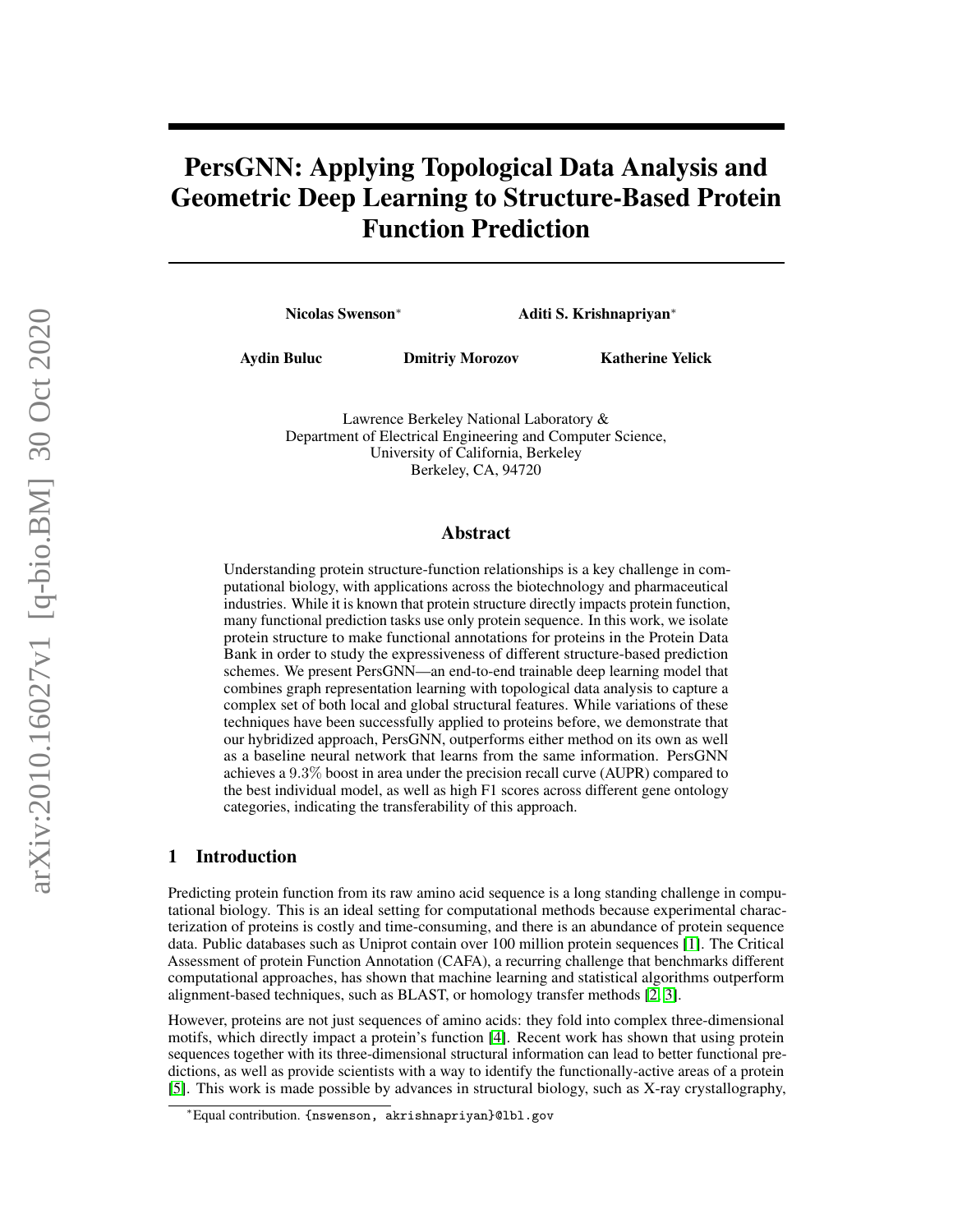which have allowed for the structure of many proteins to be determined. For example, the Protein Data Bank (PDB) contains structural information for over 100,000 proteins and other biological molecules [\[6\]](#page-7-3).

Given the success of these new structure-aware machine learning techniques, in this work, we seek to maximize the usefulness of structure for functional characterization. Since protein structure determination can be laborious and expensive, optimal utility of these structures is of particular importance. We introduce PersGNN, a method that combines topological data analysis (specifically, persistent homology) and graph neural networks to create a more nuanced representation of the protein structure. To the best of our knowledge, this is the first time that these approaches have been combined in this way. Since determining the protein structure via experimental methods is challenging, maximizing the utility of the structural data is key. We show that our hybrid model learns more from structure than either model on its own, and also outperforms a standard neural network that is given the same information. In future work, protein sequence models can also be incorporated in order to create even better functional annotation models.

# 2 Methods

## <span id="page-1-0"></span>2.1 Graph Neural Networks

Graph Neural Networks (GNN), which can be motivated through spectral graph convolutions, are a popular form of graph representation learning that provide a framework for extending traditional deep learning techniques to non-Euclidean, graphical data [\[7,](#page-7-4) [8\]](#page-7-5). GNNs learn context-aware node embeddings through successive rounds of local neighborhood aggregation (or "message passing") in a graph. These node embeddings can be combined to create global representations for entire graphs. Previous work has used 3D Convolutional Neural Networks (3D CNNs) to extract useful information from protein structure [\[9,](#page-7-6) [10\]](#page-7-7). However, this technique is both memory and computationally inefficient because proteins are sparse in 3D space and 3D CNNs will perform many convolutions over empty space. More recent work proposed to overcome some of these inefficiencies with a GNN [\[5\]](#page-7-2). In this method, 3D protein structures are represented by contact maps, which threshold the pairwise distances between the alpha-carbons of each residue in the protein. These contact maps are then fed into the GNN, which embeds structural information that can used to make function predictions.

Our GNN model architecture is inspired by the one of *Gligorijevic et al.*, which uses the graph convolutional layers from *Kipf and Welling*, along with language modeling [\[5,](#page-7-2) [7\]](#page-7-4). In contrast, our work focuses on learning from structure. Thus, we omit the language modeling component and instead opt for a simple one-hot representation of amino acids. Other modeling differences, such as model depth and learning rate, were optimized during the validation stage.

## <span id="page-1-1"></span>2.2 Persistence Network

We use persistent homology, an area of topological data analysis, to construct a topological representation of the protein structure. In this section, we briefly describe the approach and refer the interested reader to a more thorough survey [\[11\]](#page-7-8).

We start with the 3D atomic coordinates of a protein structure and take the union of balls around the atoms. We vary the radii of these balls, and track how the topology of this union changes: these are represented as alpha shapes [\[12\]](#page-7-9). By doing this and sweeping across all radii, we get an increasing sequence of nested alpha shapes called the *filtration.* By following the changes in the sequence, one can keep track of the appearances and disappearances of topological features in the filtration.

We record the pairs of radii when such topological features appear and disappear, where the appearance of a new feature is the *birth* and the disappearance of this same feature (such as when it gets merged with another feature) is the *death*. The difference between the *birth-death pairs*, i.e. *death - birth*, is called the *persistence* of the feature. The larger the *persistence*, the more prominent the topological feature. The full set of all *birth-death pairs* is called a *persistence diagram*. In this work, we specifically look at the 1-dimensional and 2-dimensional persistence diagrams of each protein structure, where 1-dimensional features correspond to channels ("loops") and 2-dimensional features correspond to voids ("cavities") in the protein structure.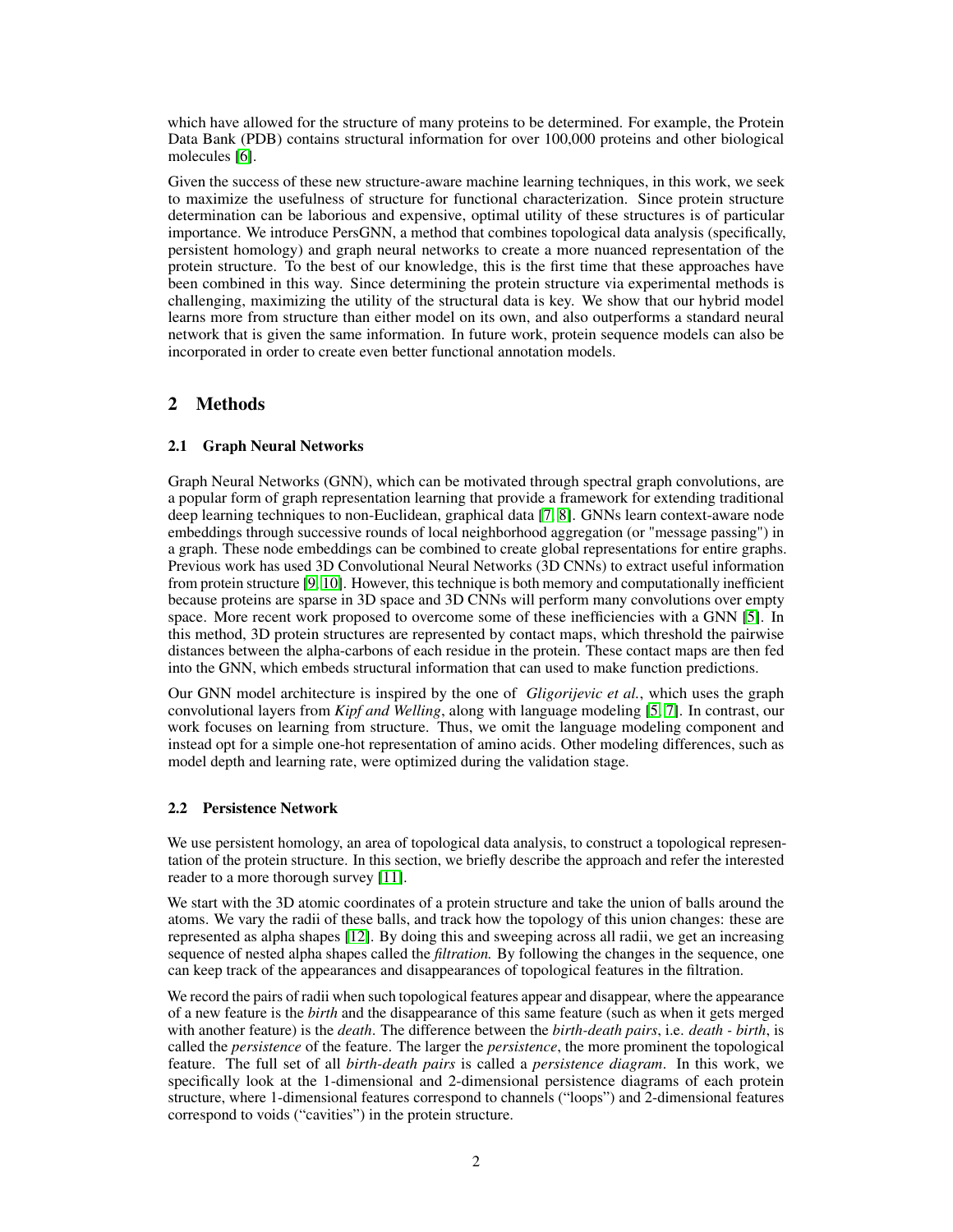<span id="page-2-0"></span>

Figure 1: PersGNN model architecture. Starting from a protein's 3D structure, we compute 1D and 2D persistence diagrams (summaries of all of the topological features, i.e. channels and voids, in a protein) and  $C_{\alpha} - \overline{C}_{\alpha}$  contact maps. The persistence networks (PersNets) compute a vectorized representation of each persistence diagram. The graph neural network (GNN) combines the contact map with one-hot encoded amino acid labels to learn a separate vectorization for the whole structure. These representations are concatenated together and fed into a two-layer multi-layer perceptron (MLP) to predict molecular function (MF) gene ontology (GO) terms. For the individual models (Sections [2.1](#page-1-0) and [2.2\)](#page-1-1), we use only the GNN and PersNet pipelines respectively.

Feeding persistence diagrams, in this case the topological summaries of all the channels and voids in a protein structure, into a neural network architecture requires a transformation of the diagram points. An approach to do this was first proposed by Hofer et al. [\[13\]](#page-7-10). Expanding on this, Carrière et al. [\[14\]](#page-7-11) proposed a layer for neural network architectures based on the DeepSet architecture [\[15\]](#page-7-12) to encode a vector representation of the persistence diagram through point-wise transformations. We implement a modification of this approach to process both 1D and 2D persistence diagrams of the protein structure, which we call "PersNet" in this work.

The problem of describing protein shape was one of the early motivations behind persistent homology [\[16\]](#page-7-13). Persistent homology has also been used previously to construct topological representations to describe protein structures for protein classification problems [\[17,](#page-7-14) [18\]](#page-7-15). However, these approaches turn topological information into feature vectors and rely on the construction of ad hoc handcrafted summaries. More recently, vectorizing persistence diagrams in ways that require minimal processing and retain more of the information, such as to persistence images [\[19\]](#page-7-16), have been used in machine learning applications for scientific domains [\[20,](#page-7-17) [21,](#page-7-18) [22,](#page-8-0) [23\]](#page-8-1). However, these vectorized representations are static — in contrast, the approach outlined here processes the topological information through an automatically differentiable layer, thereby continuing to learn the representation over the training process.

#### 2.3 PersGNN: Hybrid network

Using a GNN in place of a 3D CNN significantly reduces computation time and memory requirements of learning on protein structures, but also requires representing the protein structure with a contact map. This simplification is necessary for the GNN to work but can also lead to a loss of key structural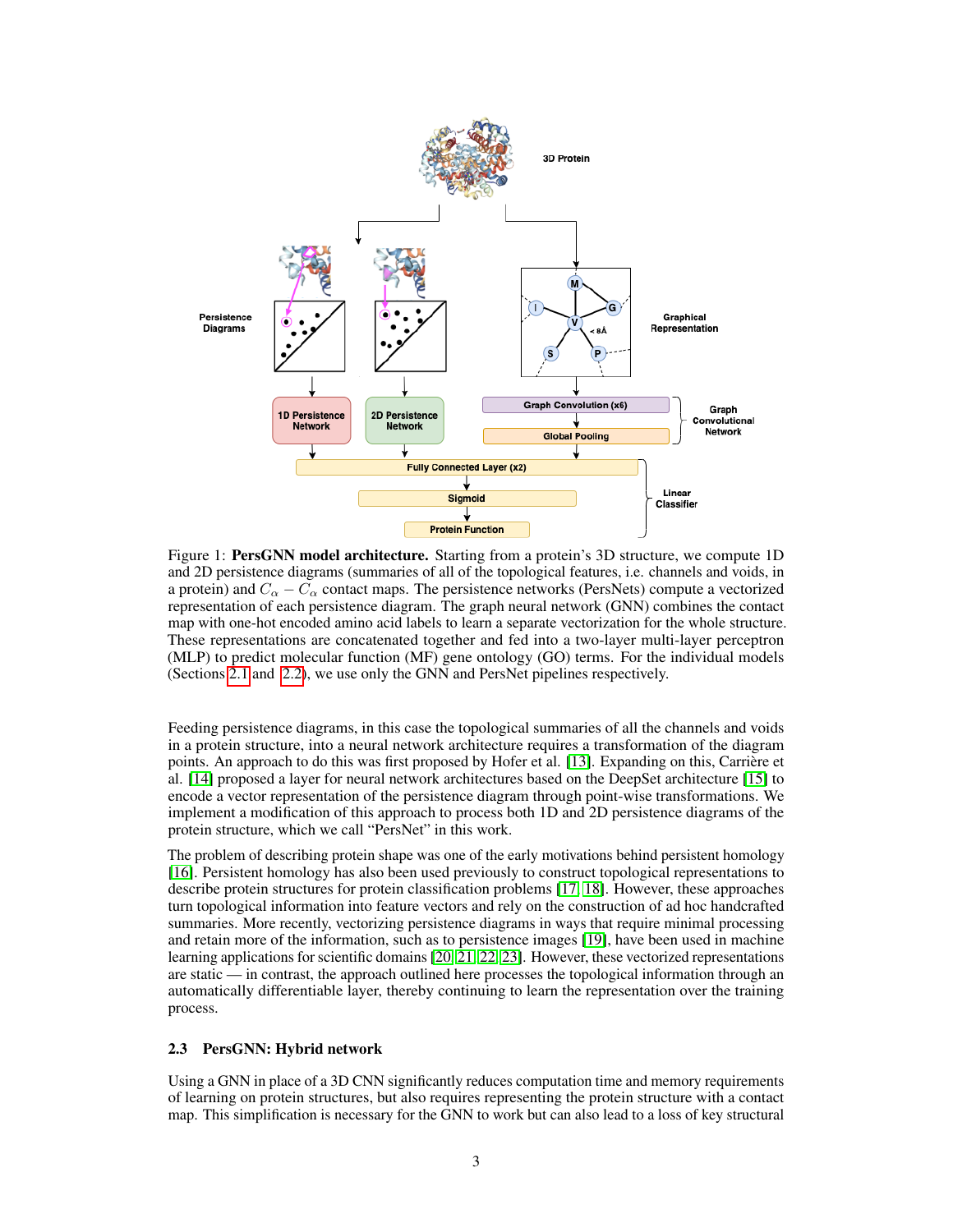information. To overcome this, we propose incorporating persistent homology into the learning process by converting the 3D atomic coordinates of the protein structure to persistence diagrams and processing this information through a layer in the neural network architecture, as described in [2.2.](#page-1-1) We note that previous work has used persistent homology together with 3D CNNs to classify protein folds [\[23\]](#page-8-1); however, as mentioned earlier, they used a static vectorization of the persistence diagrams of the protein structure rather than a neural network processing layer that learns the representation through training and did not use GNNs — both things that we found very important in our approach to achieving high accuracy. There has also been previous work combining persistent homology and GNNs [\[24\]](#page-8-2), but here they incorporated persistent homology into the graph neural network architecture itself by using persistent homology to reweight messages passed between the graph nodes during convolutions. Our method allows us to build on the successes of applying GNNs to protein data (and capitalize on their computational efficiency) while also adding additional structural features that are potentially not captured by a protein's contact map, such as more global topological information.

Our hybrid model, shown in Figure [1,](#page-2-0) concatenates the output from the GNN with the output from the PersNet models that process both the 1D and 2D topological features (channels and voids respectively). This hybrid representation is then passed into a Multi-Layer Perceptron (MLP) to perform the classification task. The architecture of the GNN and PersNet models is the same as the ones described in Sections [2.1](#page-1-0) and [2.2.](#page-1-1) PersGNN is trained end-to-end on a protein's contact maps, amino acid labels, and persistence diagrams and all sub-components are trained simultaneously. This enables PersGNN to learn a complex representation of protein structure efficiently and with minimal manual processing.

#### 2.4 Baseline

In addition to benchmarking our hybrid model against its component models, we trained a simple three-layer MLP to create a more complete picture of how these models are learning from structure. This is distinct from many assessments of protein functional annotations, such as CAFA, which use the alignment-based BLAST as a baseline. Since this investigation is focused on extracting information from protein structure, rather than its amino acid sequence, we decided not to use the sequence-only BLAST (or any other sequence-based methods) as a baseline. The baseline model is given all the same information as the GNN: for each residue, the model is given the amino acid label and the number of residue "contacts," which are computed from the same contact maps that are fed into the GNN.

#### 2.5 Data and Model Parameters

Our dataset consists of 33,007 proteins taken from PDB that belong to the Arabidopsis, Celegans, E.coli, Fly, Human, Mouse, Yeast and Zebrafish species. This is randomly split into train, validation and test sets at a 75%, 12.5%, 12.5% ratio. Random splitting can sometimes be overly optimistic and not representative of realistic challenges [\[25\]](#page-8-3). Previous work, for example, has split their datasets to minimize % sequence identity between training and tests set, which we leave for future work.

For labels, we represent protein function with molecular function (MF) gene ontology (GO) terms. For each term in PDB, we obtains its corresponding MF GO terms using the Structure Integration with Function, Taxonomy and Sequence (SIFTS) database [\[26,](#page-8-4) [27\]](#page-8-5). Consistent with previous studies, we filter out GO terms with less than 25 representative proteins. After the filtration, our label space is made up of 730 MF GO terms. Each protein can also have multiple labels, making this a multi-label multi-classification problem.

Each protein entry in PDB is described by a list of amino acid residues and their 3D atomic coordinates. For the GNN and MLP models, the 3D atomic coordinates are converted to  $C_{\alpha} - C_{\alpha}$  contact maps. To construct these contact maps, we compute pairwise distances between the  $\alpha$ -carbon of each residue and denote a "contact" between residues if their  $\alpha$ -carbons are within eight angstroms. The GNN and MLP models also take a one-hot encoded representation of amino acids, which the GNN uses as node labels. We also construct 1D and 2D persistence diagrams from the 3D atomic coordinates of each protein structure, which are then processed through the persistence network layers.

All models are trained using a weighted binary cross-entropy loss function [\[5\]](#page-7-2), the ADAM optimizer [\[28\]](#page-8-6), for 300 epochs and with a learning rate of 10<sup>-5</sup>. To normalize our models, we employ weight normalization and dropout regularization ( $p = 0.1$ ) throughout [\[29,](#page-8-7) [30\]](#page-8-8). For each method, we create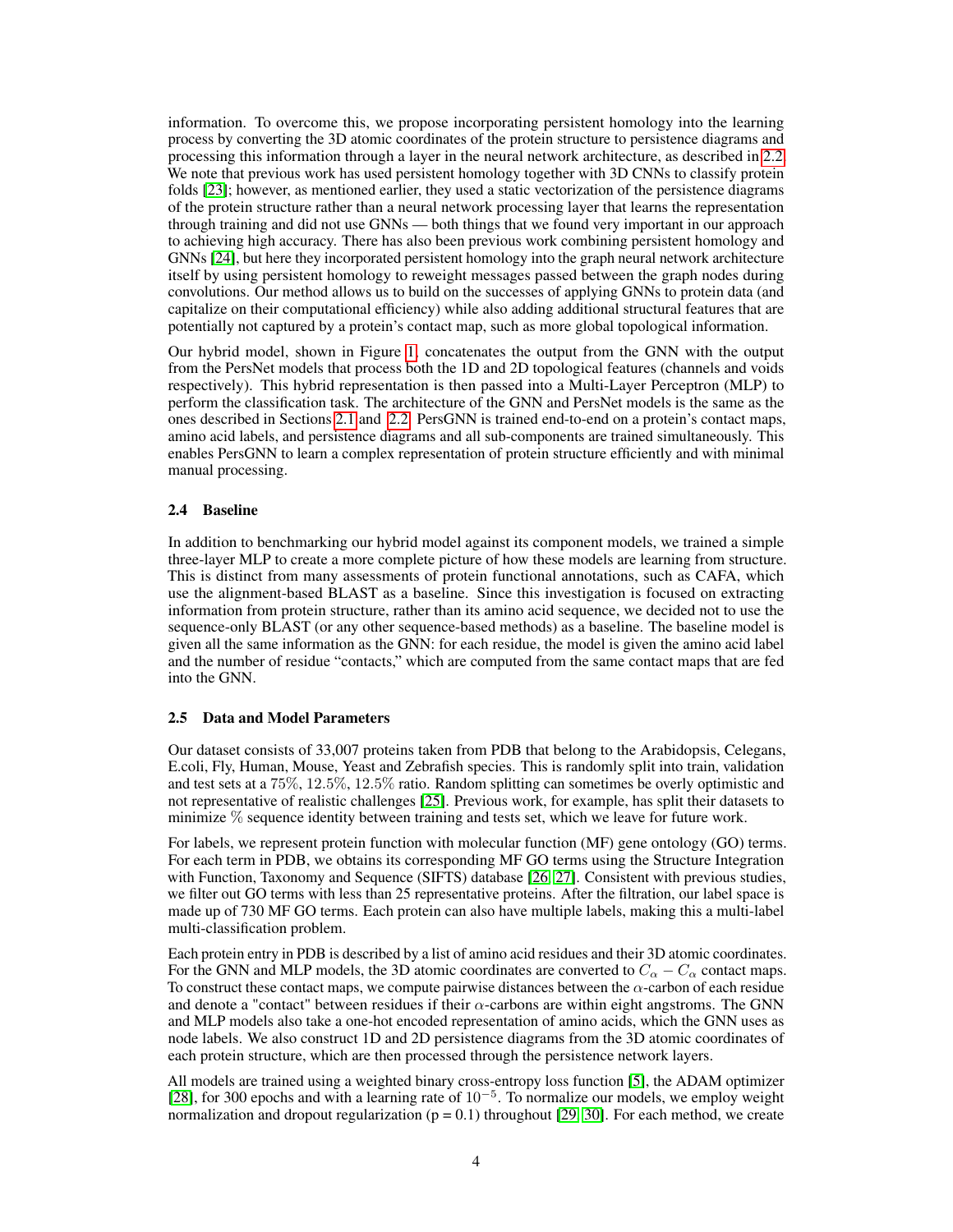<span id="page-4-0"></span>

Figure 2: Precision-recall curves for predicting molecular function (MF) gene ontology (GO) terms. Precision-Recall curves for four models: the "baseline" model (a multi-layer perceptron) trained on protein contact maps, a persistence network (PersNet) trained on the persistence diagrams created from the 3D atomic coordinates of each protein, a graph neural network (GNN) trained on protein contact maps, and PersGNN, our model that combines PersNet and the GNN. For each method, we independently train ten models and ensemble them by computing the average probability score for each class. Area under the precision-recall curve (AUPR) scores on the test set for each method are shown to the right, where higher scores indicate better accuracy. Our model, PersGNN, achieves the highest AUPR score.

an ensemble by independently training 10 models and taking the average bit-score (per GO term) across the 10 models at evaluation time.

## 3 Results and Discussion

Our hybrid method, PersGNN, outperforms both GNN and PersNet on their own, and significantly outperforms the baseline MLP that is given the same information as the GNN. The performance of each method, measured in area under the precision-recall curve (AUPR) for molecular function (MF) gene ontology (GO) terms is shown in Figure [2.](#page-4-0) PersGNN has an AUPR score 9.3% higher than the GNN, the next best model. To focus our study on learning from protein structure, we have not included highly expressive sequence models, such as BLAST or 1D CNNs, nor did we use language models to compute amino acid embeddings. The GNN, however, can learn to embed amino acids through a residue's local neighborhood in the graph structure. PersNet is able to capture further topological information through a protein's 1D and 2D persistence diagrams. When combined, the GNN and PersNet capture complementary information as indicated by the higher AUPR score, thus creating a more complete representation of the protein structure.

In Figure [3,](#page-5-0) we compute average F1 scores aggregated over different GO categories, which are grouped at various levels of the MF GO hierarchy. F1 scores are a measure of the model accuracy, calculated from the precision and recall, where higher F1 scores indicate that the model was able to successfully classify more proteins. As we see in Figure [3,](#page-5-0) the PersGNN model has consistently high F1 scores across GO categories, and performs better than the other methods on every GO category and almost every individual GO term.

Figure [4](#page-5-1) shows the effects of training set size (the number of times each GO term appears in the training dataset) against model accuracy, again represented via F1 scores. As we see, PersGNN achieves high F1 scores even on GO terms with fewer training examples, while other models like the MLP perform poorly in this regime. The ability of PersGNN to make accurate predictions even with a low training set size is optimistic, as it is indicates the model is making good use of the protein structure information. Moreover, while there are millions of raw amino acid sequences, there are far fewer available protein structures, meaning achieving high model accuracy with lower amounts of data is especially important here.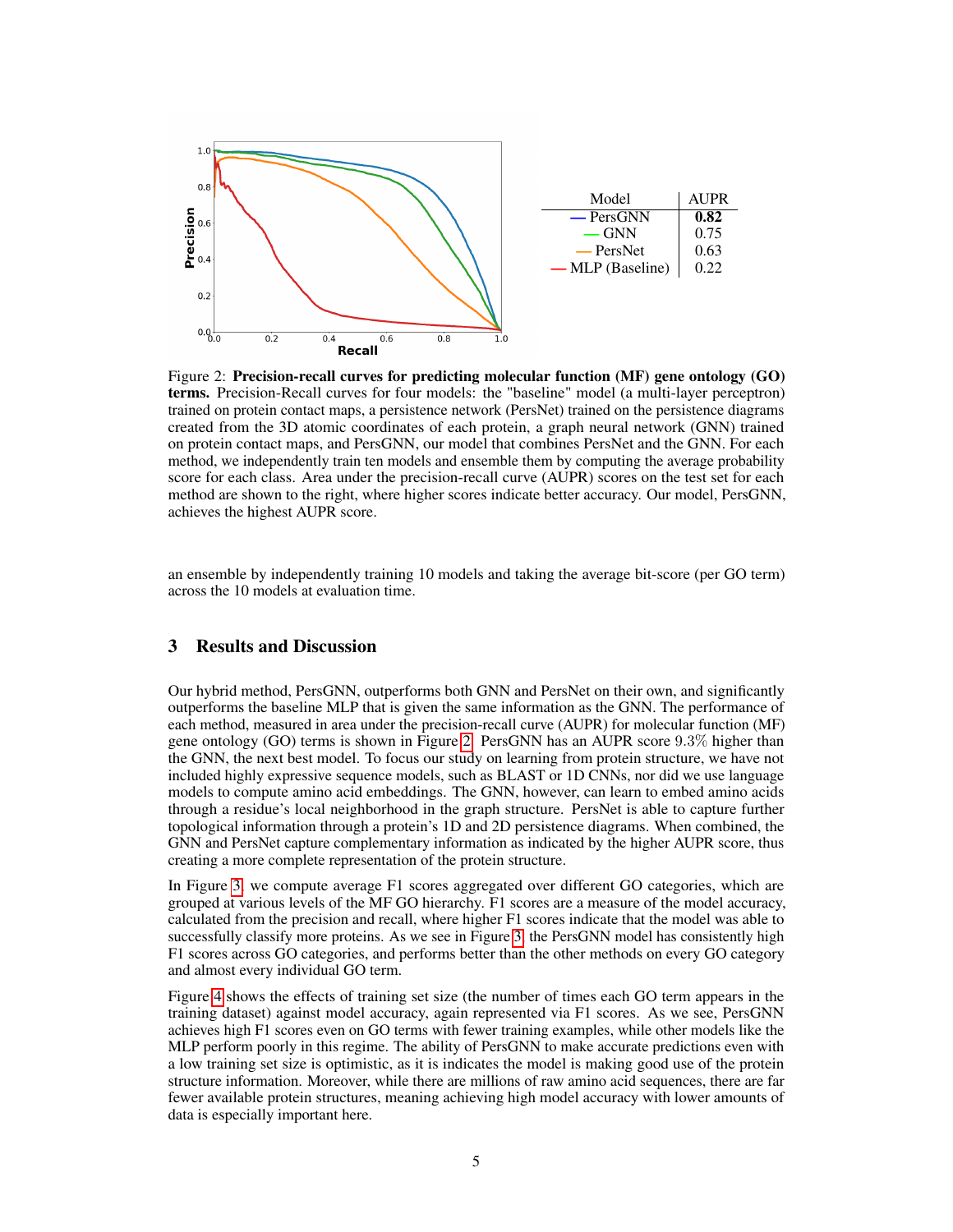<span id="page-5-0"></span>

Figure 3: Model performance by GO term type. Boxplot showing average F1 scores (higher is better) aggregated over umbrella GO term categories for all four models. PersGNN achieves the highest average F1 scores across all MF categories, showing the transferability of this approach. This indicates that the topological representation from persistent homology is learning complementary structural information to the GNN, such as the ability to capture more global information. As a result, PersGNN is able to learn a more nuanced representation of structure that is important for making accurate functional annotations.

<span id="page-5-1"></span>

Figure 4: Effect of number of training examples on model performance. F1 scores are plotted by MF GO term for all four models, where higher F1 scores indicates more accuracy (left) and the change in F1 score per GO term from PersGNN to GNN, where positive  $\Delta$  means PersGNN scored higher (right). PersGNN outperforms other models on GO terms with fewer training examples. This suggests that PersGNN is constructing more meaningful structural features, enabling it to learn from fewer training examples.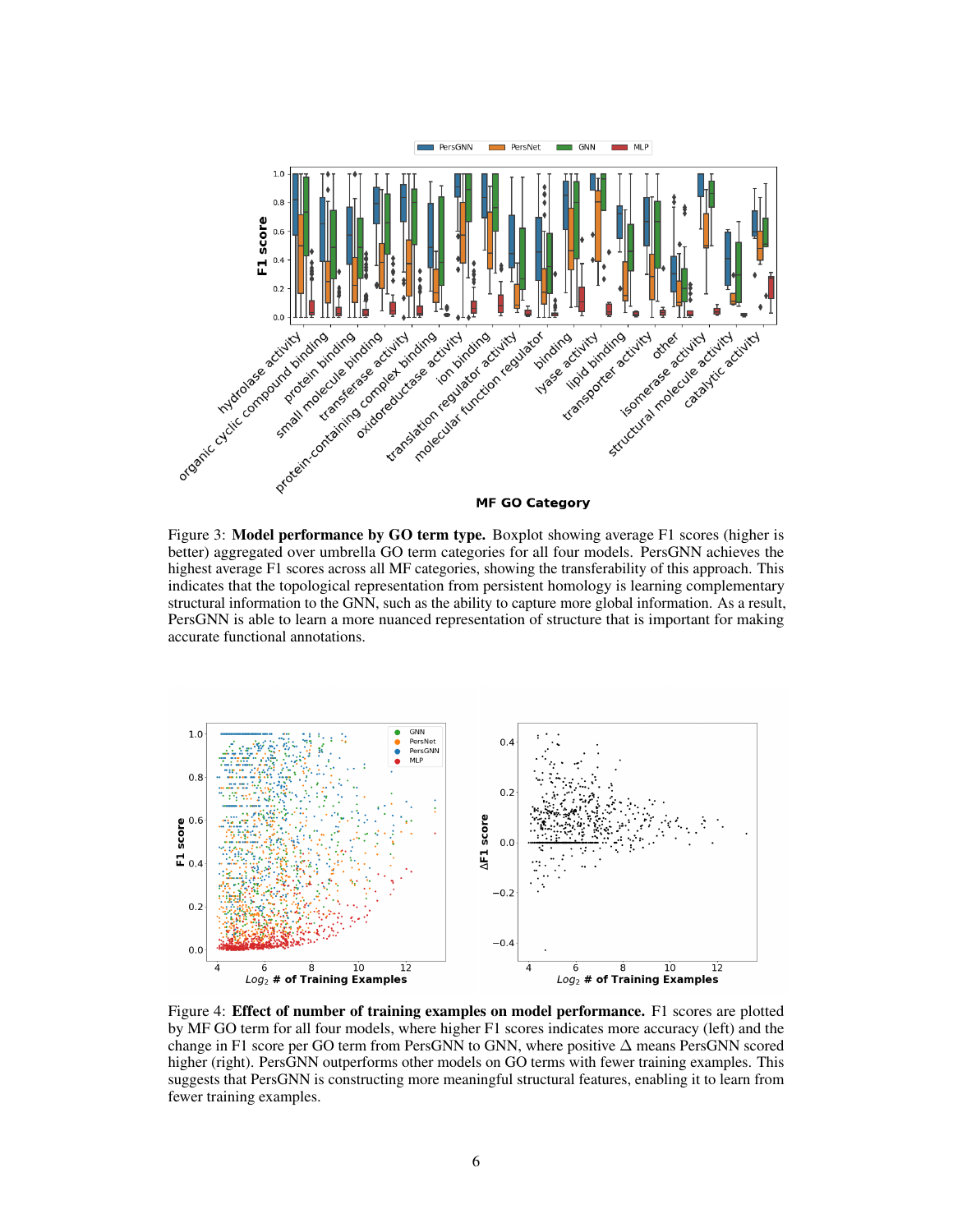Our method, PersGNN, more accurately predicts MF GO terms compared to other structure-based methods, including across different categories and with fewer examples. This motivates a further investigation into its performance. Future work in this area should study PersGNN's performance on all three GO term categories (Biological Process and Cellular Component). In addition, it is known that random splits are often too optimistic, so future work should also evaluate performance on curated splits. We decided to limit the focus of this study to generating representations of protein structure and understanding protein structure-function relationships, despite the limited availability of high quality structural data. Other work has shown that structure-based methods trained on high quality structural data can still perform well when tested with predicted structures [\[5\]](#page-7-2). With the continued advances in structure prediction methods (both De Novo and Ab Initio), this trend is likely to persist. As our model achieved high accuracy for protein function predictions using only the structural information of a protein structure (namely only through the 3D atomic coordinates), this confirms the value of incorporating structure into predictive models. Moreover, this approach requires minimal processing of the input data, making it a transferable across different datasets.

## Broader Impact

Due the challenges of experimentally characterizing a protein's function, predicting protein function from sequence and structure is an ongoing challenge in the bioinformatics community (as evidenced by the recurring CAFA challenge). The ability to quickly and accurately annotate proteins using computational methods will have a great impact in metagenomics, drug-discovery, and many other biological applications. Many of the efforts to predict protein function rely on sequence alone, even though it is known that structure directly influences function. This is because sequences are much more abundant, due to rapid improvements in sequencing technology. As more and more protein structures become available, it will be important to incorporate structure into the function prediction pipelines.

Here, we present a new method that combines complementary representations of structure to improve functional annotations, achieving high accuracy by using only the protein structure. This is not a tool that is intended to be used in isolation; rather, it demonstrates that structural information and specifically persistent homology and GNNs should be part of the toolset used for analyzing proteins. Combined with sequence information, we believe this will prove to be a powerful hybrid method for functional annotation.

## Acknowledgments and Disclosure of Funding

The authors would like to thank Jiali Chen, Jude Fernandes, Nick Bhattacharya and Andrew Tritt for their help and guidance.

This work was supported by the U.S. Department of Energy under Contract Number DE-AC02- 05CH11231 at Lawrence Berkeley National Laboratory. A.S.K. is an Alvarez Fellow in the Computational Research Division at LBNL. This research used resources of the National Energy Research Scientific Computing Center, which is supported by the Office of Science of the U.S. Department of Energy under Contract No. DE-AC02-05CH11231. This research was also supported by the Exascale Computing Project (17-SC-20-SC), a collaborative effort of the U.S. Department of Energy Office of Science and the National Nuclear Security Administration. The authors declare they have no competing financial interests.

## References

- <span id="page-6-0"></span>[1] UniProt Consortium. Uniprot: a worldwide hub of protein knowledge. *Nucleic acids research*, 47(D1):D506–D515, 2019.
- <span id="page-6-1"></span>[2] Naihui Zhou, Yuxiang Jiang, Timothy R Bergquist, Alexandra J Lee, Balint Z Kacsoh, Alex W Crocker, Kimberley A Lewis, George Georghiou, Huy N Nguyen, Md Nafiz Hamid, et al. The cafa challenge reports improved protein function prediction and new functional annotations for hundreds of genes through experimental screens. *Genome biology*, 20(1):1–23, 2019.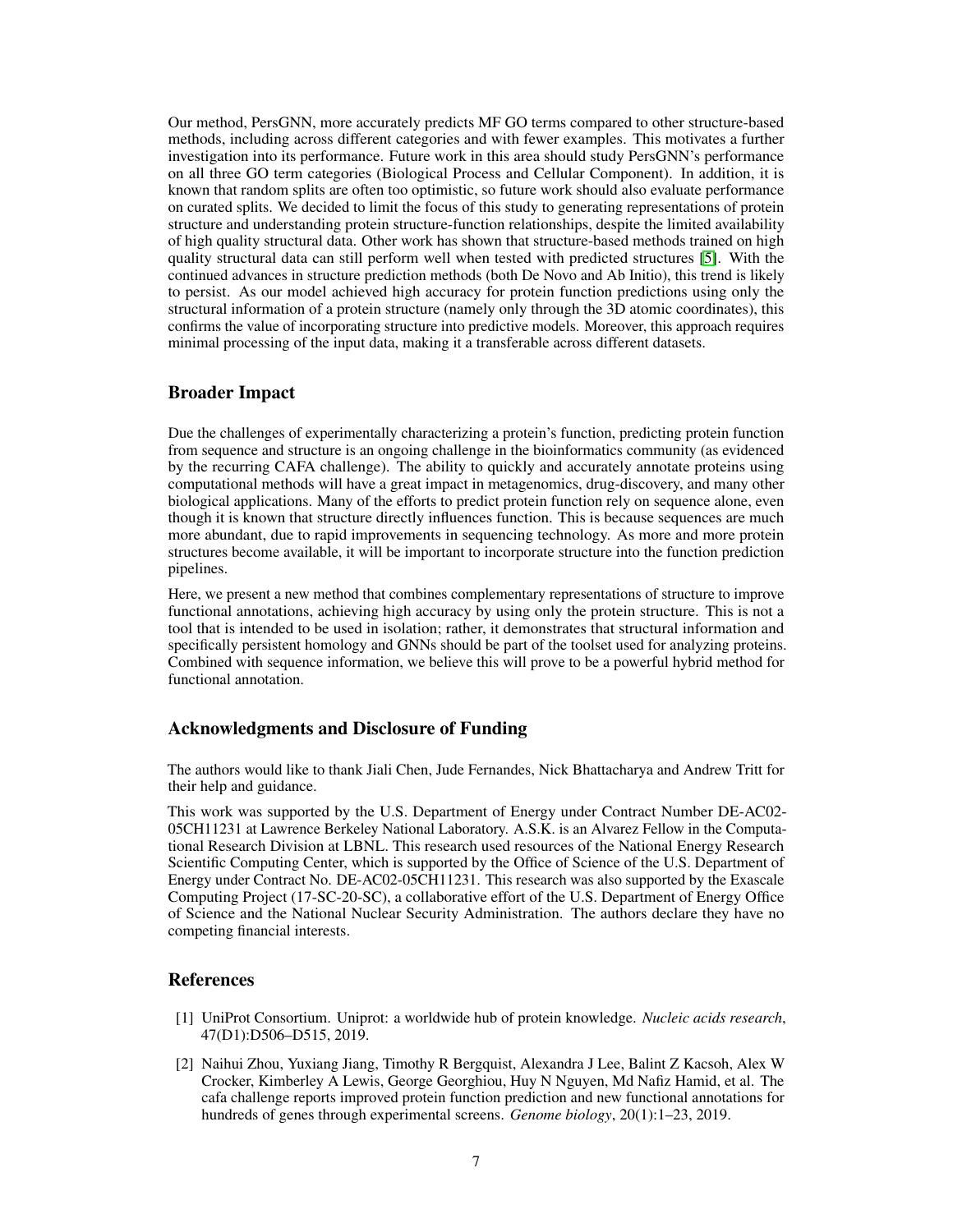- <span id="page-7-0"></span>[3] Ronghui You, Shuwei Yao, Yi Xiong, Xiaodi Huang, Fengzhu Sun, Hiroshi Mamitsuka, and Shanfeng Zhu. Netgo: improving large-scale protein function prediction with massive network information. *Nucleic Acids Research*, 47(W1), 2019.
- <span id="page-7-1"></span>[4] Jeremy M Berg, John L Tymoczko, and Lubert Stryer. *Biochemistry, 5th edition*. W H Freeman, New York, 2002.
- <span id="page-7-2"></span>[5] Vladimir Gligorijevic, P. Douglas Renfrew, Tomasz Kosciolek, Julia Koehler Leman, Daniel Berenberg, Tommi Vatanen, Chris Chandler, Bryn C. Taylor, Ian M. Fisk, Hera Vlamakis, Ramnik J. Xavier, Rob Knight, Kyunghyun Cho, and Richard Bonneau. Structure-based protein function prediction using graph convolutional networks. *bioRxiv*, 2020.
- <span id="page-7-3"></span>[6] H.M. Berman, K. Henrick, and H. Nakamura. Announcing the worldwide protein data bank. *Nature Structural Biology*, 10, 2003.
- <span id="page-7-4"></span>[7] Thomas N. Kipf and Max Welling. Semi-supervised classification with graph convolutional networks, 2017.
- <span id="page-7-5"></span>[8] Joan Bruna, Wojciech Zaremba, Arthur Szlam, and Yann LeCun. Spectral networks and locally connected networks on graphs, 2014.
- <span id="page-7-6"></span>[9] J. Jiménez, S. Doerr, G. Martínez-Rosell, A.S. Rose, and G. De Fabritiis. Deepsite: proteinbinding site predictor using 3d-convolutional neural networks. *Bioinformatics*, 33:3036–3042, 2017.
- <span id="page-7-7"></span>[10] Afshine Amidi, Shervine Amidi, Dimitrios Vlachakis, Vasileios Megalooikonomou, Nikos Paragios, and Evangelia I Zacharaki. Enzynet: enzyme classification using 3d convolutional neural networks on spatial representation. *PeerJ*, 2018.
- <span id="page-7-8"></span>[11] Herbert Edelsbrunner and John Harer. Persistent homology-a survey. *Contemporary mathematics*, 453:257–282, 2008.
- <span id="page-7-9"></span>[12] Herbert Edelsbrunner and Ernst P Mücke. Three-dimensional alpha shapes. *ACM Transactions on Graphics (TOG)*, 13(1):43–72, 1994.
- <span id="page-7-10"></span>[13] Christoph D Hofer, Roland Kwitt, and Marc Niethammer. Learning representations of persistence barcodes. *Journal of Machine Learning Research*, 20(126):1–45, 2019.
- <span id="page-7-11"></span>[14] Mathieu Carrière, Frédéric Chazal, Yuichi Ike, Théo Lacombe, Martin Royer, and Yuhei Umeda. Perslay: A neural network layer for persistence diagrams and new graph topological signatures. In *International Conference on Artificial Intelligence and Statistics*, pages 2786–2796. PMLR, 2020.
- <span id="page-7-12"></span>[15] Manzil Zaheer, Satwik Kottur, Siamak Ravanbakhsh, Barnabas Poczos, Russ R Salakhutdinov, and Alexander J Smola. Deep sets. In *Advances in neural information processing systems*, pages 3391–3401, 2017.
- <span id="page-7-13"></span>[16] Herbert Edelsbrunner, David Letscher, and Afra Zomorodian. Topological persistence and simplification. In *Proceedings 41st annual symposium on foundations of computer science*, pages 454–463. IEEE, 2000.
- <span id="page-7-14"></span>[17] Zixuan Cang, Lin Mu, Kedi Wu, Kristopher Opron, Kelin Xia, and Guo-Wei Wei. A topological approach for protein classification. *Computational and Mathematical Biophysics*, 1(open-issue), 2015.
- <span id="page-7-15"></span>[18] Tamal K Dey and Sayan Mandal. Protein classification with improved topological data analysis. In *18th International Workshop on Algorithms in Bioinformatics (WABI 2018)*. Schloss Dagstuhl-Leibniz-Zentrum fuer Informatik, 2018.
- <span id="page-7-16"></span>[19] Henry Adams, Tegan Emerson, Michael Kirby, Rachel Neville, Chris Peterson, Patrick Shipman, Sofya Chepushtanova, Eric Hanson, Francis Motta, and Lori Ziegelmeier. Persistence images: A stable vector representation of persistent homology. *The Journal of Machine Learning Research*, 18(1):218–252, 2017.
- <span id="page-7-17"></span>[20] Bastian Rieck, Tristan Yates, Christian Bock, Karsten Borgwardt, Guy Wolf, Nicholas Turk-Browne, and Smita Krishnaswamy. Uncovering the topology of time-varying fmri data using cubical persistence. *arXiv preprint arXiv:2006.07882*, 2020.
- <span id="page-7-18"></span>[21] Aditi S Krishnapriyan, Maciej Haranczyk, and Dmitriy Morozov. Topological descriptors help predict guest adsorption in nanoporous materials. *The Journal of Physical Chemistry C*, 124(17):9360–9368, 2020.